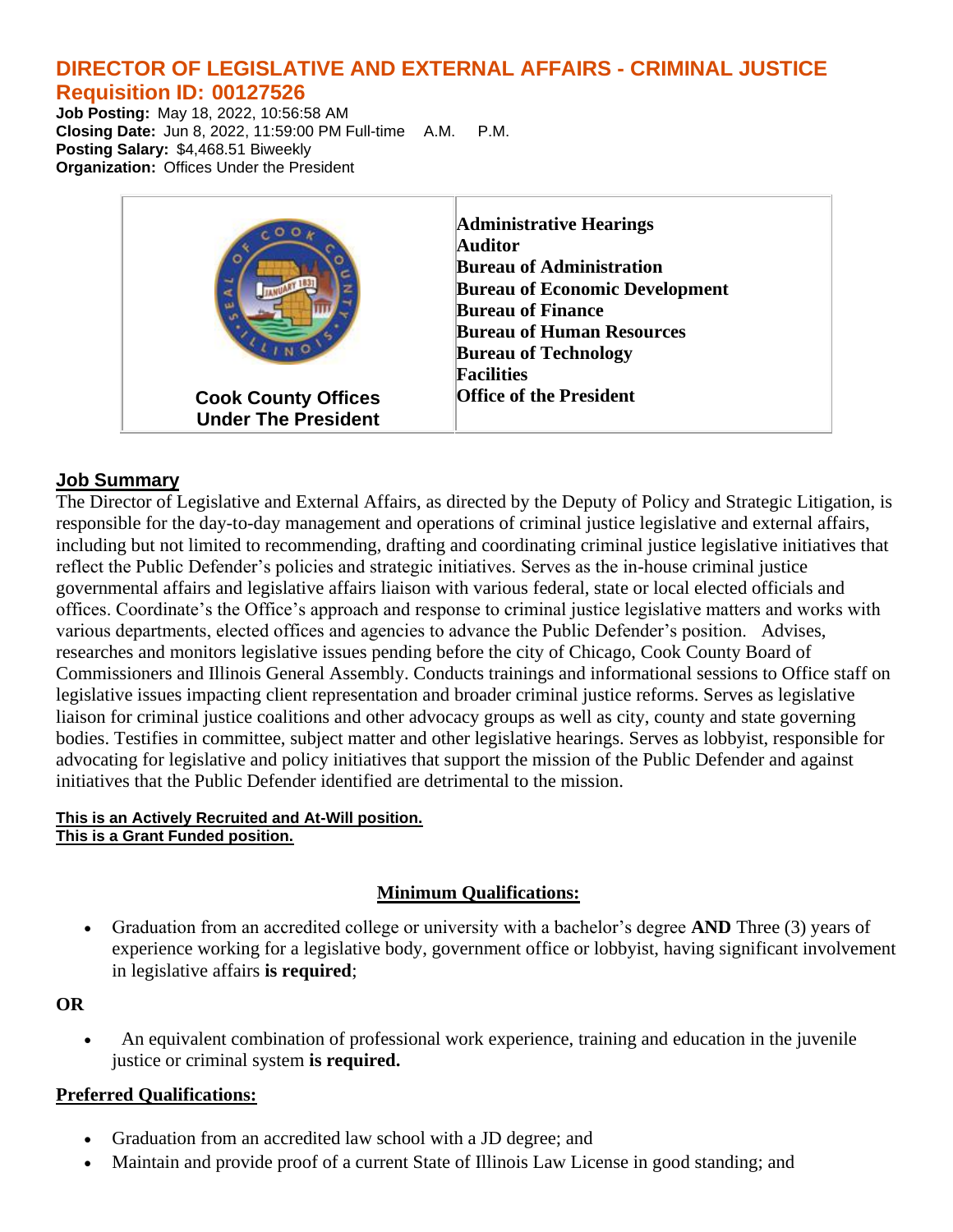- Three (3) years of experience analyzing and monitoring juvenile justice or criminal justice legislation, or
- An equivalent combination of professional work experience, training and education in the juvenile justice or criminal justice system.

PURSUANT TO EXECUTIVE ORDER 2021-1 AND COOK COUNTY'S MANDATORY COVID-19 VACCINATION POLICY, THE SELECTED CANDIDATE WILL BE REQUIRED TO EITHER **SUBMIT PROOF OF FULL VACCINATION OR A REQUEST FOR REASONABLE ACCOMMODATION PRIOR TO THE START OF EMPLOYMENT.** PLEASE CLICK THE FOLLOWING HYPERLINKS FOR THE FULL TEXT OF EXECUTIVE ORDER 2021-1 AND THE COOK COUNTY MANDATORY COVID-19 VACCINATION POLICY.

### [Executive Order 2021-1 Vaccination Policy](https://www.cookcountyil.gov/sites/g/files/ywwepo161/files/executive_order_2021-1_vaccination_policy_executed_8.20.21_0.pdf)

### [Mandatory COVID-19 Vaccination Policy](https://www.cookcountyil.gov/sites/g/files/ywwepo161/files/documents/2021-10/Mandatory%20COVID-19%20Vaccination.Policy%2010.19.21.pdf)

**Candidates who are contacted will be required to produce original required documents (e.g., current driver's license, diploma, school transcript, certifications, etc.) listed on the Notice of Job Opportunity within five (5) days of being notified, in writing, by the Bureau Chief of BHR (or designee) that they have been provisionally placed on the Interview List. Candidates will be notified of how to submit required documents.**

\***Degrees awarded outside of the United States with the exception of those awarded in one of the United States territories and Canada, must be credentialed by either the World Education Services (WES) or Educational Credential Evaluators (ECE).**

### **Knowledge, Skills, Abilities and Other Characteristics:**

Ability to converse knowledgeably and communicate effectively in writing on related matters and address complex legal questions and issues. Ability to work with others; excellent interpersonal skills in dealing with numerous individuals from various agencies as well as co-workers. Ability to lead and cooperate on team projects. Ability to analyze legislation and case law and accurately assess the potential impact of legislation on the Office's mission, goals and priorities. Ability to read and analyze a large volume of bills and resolutions. Knowledge of political processes in State and County government. Experience in dealing with legislators and elected officials. Possess excellent oratory and general communication skills and the ability to effectively and persuasively communicate legislative issues in the English language. Ability to initiate, establish and maintain effective relationships with advocates, coalitions groups, community members, government agencies, lawmakers, and other stakeholders. Ability to travel to work assignments for which the employee may provide his or her own adequate means of transportation. Ability to work independently and prioritize work assignments with minimal supervision. Proficient in Microsoft Office Suite and cloud-based applications.

### **Physical Requirements**

### **Sedentary Work**

Sedentary Work involves exerting up to 10 pounds of force occasionally or a negligible amount of force frequently to lift, carry, push, pull, or otherwise move objects. Sedentary work involves sitting most of the time but may involve walking or standing for brief periods of time.

The duties listed are not set forth for purposes of limiting the assignment of work. They are not to be cons **trued as a complete list of the many duties normally to be performed under a job title or those to be performed temporarily outside an employee's normal line of work.**